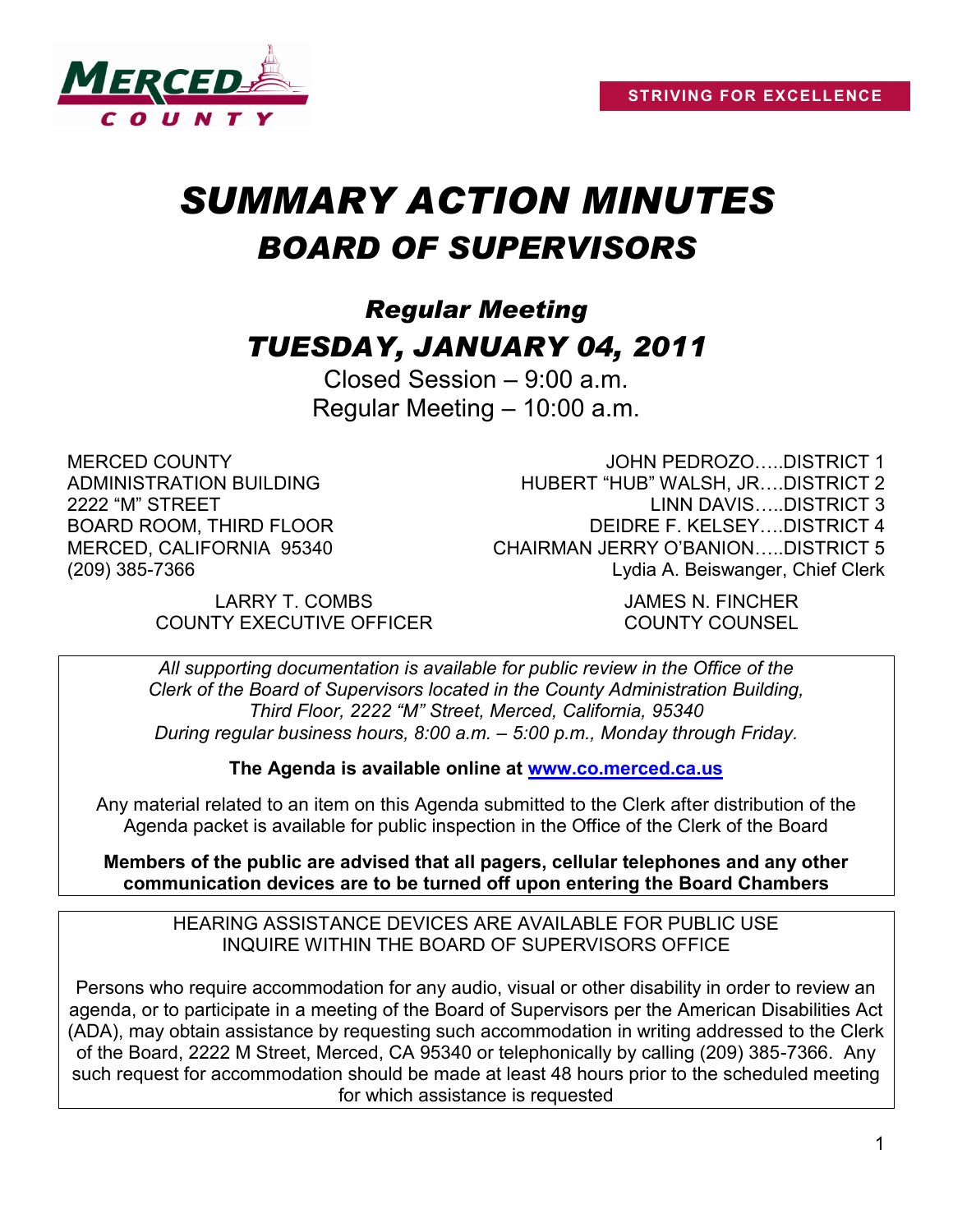The Agenda is divided into three sections:

**CONSENT CALENDAR** – These matters include routine financial and administrative actions and are approved by a single majority vote.

**SCHEDULED ITEMS** – These items are noticed hearings, work sessions and public hearings.

**REGULAR CALENDAR** – These items include significant policy and administration actions. Immediately after approval of the CONSENT CALENDAR, if the time of the hearing of SCHEDULED ITEMS has not arrived, the REGULAR CALENDAR will be considered.

# *SCHEDULED ITEMS*

# 9:00 A. M. **THE PUBLIC IS INVITED TO SPEAK ON ANY ITEM ON THE AGENDA-TESTIMONY IS LIMITED TO FIVE MINUTES PER PERSON**

**CLOSED SESSION - CONFERENCE WITH REAL PROPERTY NEGOTIATOR:** It is the intention of the Board to meet in Closed Session concerning a Conference with Real Property Negotiator(s) Mark Hendrickson, Director-Commerce, Aviation and Economic Development pursuant to Government Code Section 54956.8 as follows: Castle Properties, Buildings 1248, 1509 and 1529

**CLOSED SESSION - CONFERENCE WITH LEGAL COUNSEL - ANTICIPATED LITIGATION:** It is the intention of the Board to meet in Closed Session concerning significant exposure to litigation pursuant to Government Code Section 54956.9(b): One Case

**CLOSED SESSION: CONFERENCE WITH LEGAL COUNSEL - INITIATION OF LITIGATION:** It is the intention of the Board to meet in Closed Session concerning Initiation of Litigation pursuant to Government Code Section 54956.9(c): One Case

**THE BOARD RECESSED AT 9:00 A.M. AND RECONVENED AT 10:00 A.M. WITH ALL MEMBERS PRESENT AND STATED DIRECTION WAS PROVIDED TO STAFF** 

# **GOVERNMENT CODE SECTION 54950 COMPLIANCE (LATE AGENDA ITEMS)**

10:00 A. M. **PLEDGE OF ALLEGIANCE**

**PUBLIC OPPORTUNITY TO SPEAK ON ANY MATTER OF PUBLIC INTEREST WITHIN THE BOARD'S JURISDICTION INCLUDING ITEMS ON THE BOARD'S AGENDA, EXCEPT FOR THOSE ITEMS SPECIFICALLY SCHEDULED AS PUBLIC HEARINGS** (Testimony limited to five minutes per person)

**NOMINATION OF CHAIRMAN AND VICE CHAIRMAN FOR THE 2011 YEAR THE BOARD NOMINATES SUPERVISOR PEDROZO AS 2011 CHAIRMAN AND SUPERVISOR WALSH AS 2011 VICE-CHAIRMAN AYES: ALL**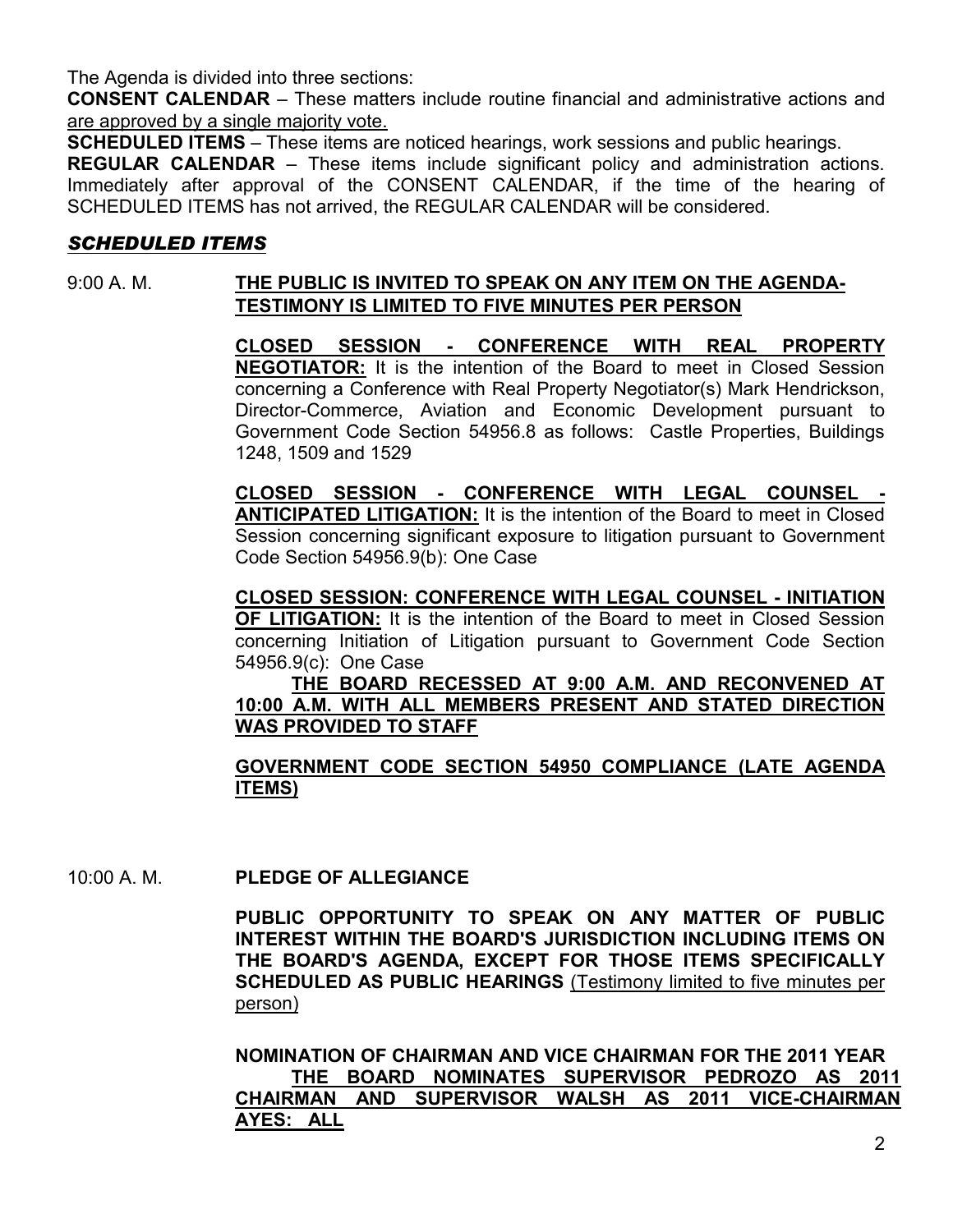10:00 A. M. **APPROVAL OF CONSENT AGENDA CALENDAR** (Items #1 - 24) **APPROVED AS RECOMMENDED AYES: ALL**

#### **PUBLIC WORKS - PUBLIC HEARING - PROPOSED ORDINANCE AND POSSIBLE ADOPTION**

To consider proposed ordinance entitled: An Ordinance to amend Refuse Service Fees and Charges for County Solid Waste Franchise Areas 1 through 5 (Amends Ordinance No. 1872 and Merced County Code Chapter 5.90) RECOMMENDATION: Waive further reading and adopt Ordinance

# *REVIEW BOARD ORDER – SEE PAGE 8*

# **REPORTS/BOARD DIRECTION**

County Executive Officer, County Counsel, Board of Supervisors Members

# *CONSENT CALENDAR (Items #1 - 24)* **APPROVED AS RECOMMENDED AYES: ALL**

#### Public Works

- 1. Award Contract No. 2010074 to RMC Enterprises for the El Nido Community Hall/Main Hall Refurbishment Project, authorize the Chairman to sign the Contract subject to Counsel and Public Works approval and approve the necessary Budget Transfer-\$27,000.
- 2. Approve Budget Transfer in the amount of \$60,000 for leaks in the roof, carpet and painting repairs in the Jury Assembly Room to be occupied by the Sheriff Dept.

#### Mental Health

- 3. Set public hearing for February 1, 2011 at 10:00 a.m. to consider Proposed Ordinance Amending Mental Health Services Fees (Amends Ordinance No. 1873 and Merced County Code Chapter 9.48).
- 4. Approve Budget Transfer in the amount of \$45,584 to add appropriations to balance overdrawn Accounts. (4/5 Vote Required)

#### Fire

5. Approve Budget Transfer in the amount of \$12,500 to cover costs of new engines which was higher than anticipated. (4/5 Vote Required)

#### Commerce, Aviation and Economic Development

6. Approve and authorize Chairman to sign Amendment to Contract No. 2008029 with Hunt's Water Services for Community Water System Management and Maintenance extending the expiration date to January 31, 2012.

#### Dept. of Workforce Investment

7. Approve and authorize Chairman to sign Amendment to Contract No. 2009089 with State Employment Development Dept. for Workforce Investment Act Subgrant R970546, Modification No. 9 replacing original Exhibits (grant planning documents) with Revised Exhibits for the San Joaquin Valley Green Jobs Corps Project under Grant Code 120.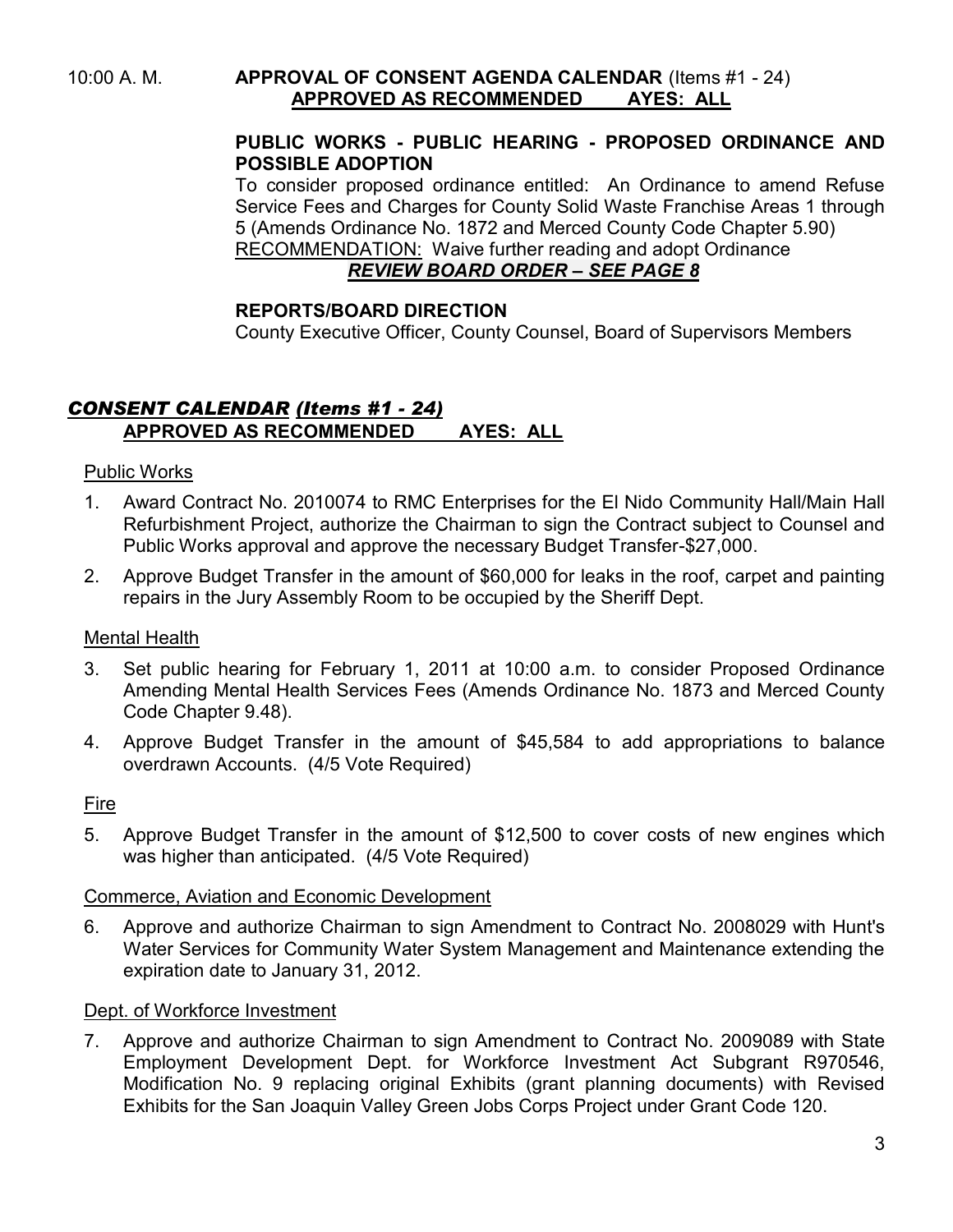#### Human Resources

8. Approve and authorize Chairman to sign Renewal Contract No. 2009173 with Professional Health Services, Inc. for Comprehensive Occupational Health Examinations.

#### **Sheriff**

9. Approve Budget Transfer in the amount of \$56,789 to match revenues and appropriations with actual HIDTA allocation. (4/5 Vote Required)

#### Library

10. Approve Budget Transfer in the amount of \$8,000 to increase appropriation for George Branch rent. (4/5 Vote Required)

#### Human Services Agency

11. Approve and authorize Chairman to sign Amendment to Contract No. 2010043 with District Attorney for In-Home Supportive Services Program Fraud Investigation and Prevention, with a Match of \$24,726 from the District Attorney, and approve the necessary budget transfer- \$137,296. (4/5 Vote Required)

#### Executive Office

- 12. Act on Leave to Present Late Claim received from Irene Garcia (2010-114) as recommended by Counsel and Risk Management.
- 13. Act on Claims for Damages received from Salvador Gonzalez-Cendejas (2010-117) and Kelly Silva (2010-118) as recommended by Counsel and Risk Management.
- 14. Approve Budget Transfer in the amount of \$20,000 for addition of funds to Grand Jury for increase in both civil and criminal grand jury proceedings.

# Board Recognition

- 15. Adopt Resolution honoring Gloriana Souza for her years of service to the County of Merced.
- 16. Authorize Certificate of Recognition to Merced College Veterans Resource Center in recognition of Grand Opening.
- 17. Authorize Certificates of Recognition to Scott Mentz; Fernando Garcia, Jr.; Alejandro Flores; Pamela Cole, Donald Tyson, Alfred Peguero, Don Thomas and Jason Poynor for their selection as Grand Marshals of the 6th Annual Veterans Day Parade.
- 18. Authorize Certificate of Recognition to Women's Improvement Club of Dos Palos for their Centennial Celebration.
- 19. Authorize Certificate of Recognition to Coach Sparks, Dos Palos High School, for the Varsity Football Team's record from 1988-2010.
- 20. Authorize Certificate of Recognition to Golden Valley Health Centers in recognition of Ground Breaking Ceremony for healthcare home for seniors.
- 21. Authorize Certificate of Recognition to Colton Smith Memorial for Dedication Ceremony in Delhi.
- 22. Authorize Certificates of Recognition to the recipients of the Agricultural Leadership Award for Outstanding Agricultural Contributions to Merced County during National Farm City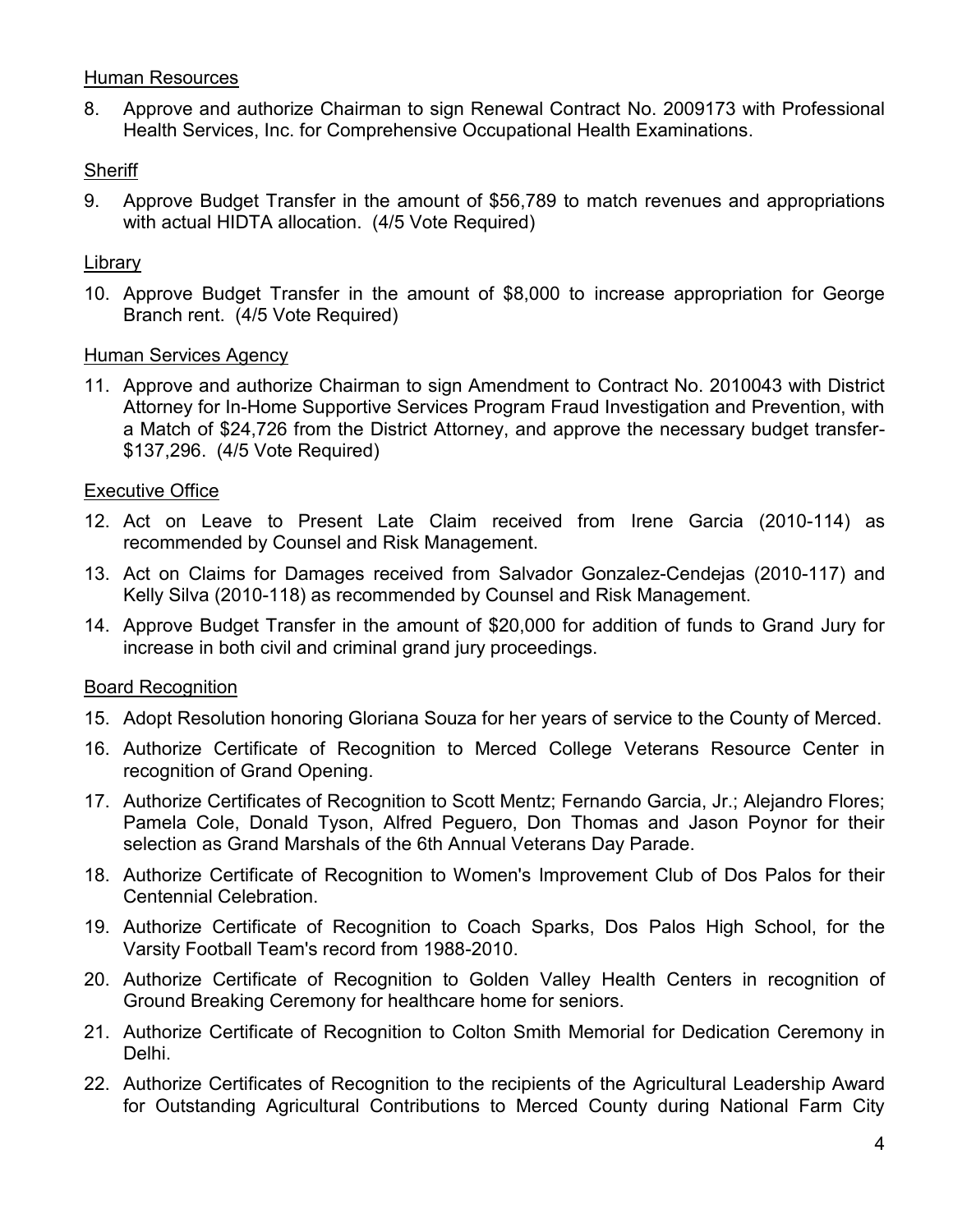Week as follows: Tony Regalo-Agribusiness; Steve Gallichio-Ag. Education; Mike Kleiber-Field Crops, Duarte and Mary Fernandez-Livestock & Dairy; Robert Chad-Trees & Vines; Patti Kishi-Trees and Vines; and to Maria Azevedo, Don Bergman and Wil and Connie Hunter as Retiring Board Members and to the Agribusiness Committee of Merced County in recognition of the Farm City Week Banquet.

- 23. Authorize Certificates of Recognition to the individuals selected for Highest Honor in Junior Girl Scouting, Girl Scout Troop 117: Bronze Award-Bridget Lopez, Taylor Limon, Savanna Hudson, Marrissa Gutierrez, Julia Gonzales, Ayianna Del Rio and Annalee Scott.
- 24. Proclaim November 19 through 25, 2010 as Farm City Week in the County of Merced.

# *REGULAR CALENDAR*

# *BOARD ACTION*

# PUBLIC WORKS

25. Terminate Contract No. 2009310 with The Dog House for mobile food vending services at Lake Yosemite Park effective December 14, 2010; authorize Dept. of Admin Services-Support Services to issue an RFP for mobile food vending concessions at Lake Yosemite Park; and authorize Dept. of Admin. Services to sign contract subject to review and approval of Counsel and Public Works and direct Public Works to return to the Board with Informational Item.

# **APPROVED AS RECOMMENDED AYES: ALL**

26. Terminate Contract No. 2009309 with The Dog House for mobile food vending services at 23rd Street Parking Lot effective December 14, 2010; authorize Dept. of Admin Services-Support Services to issue an RFP for mobile food vending concessions in the Courthouse area; and authorize Dept. of Admin. Services to sign contract subject to review and approval of Counsel and Public Works and direct Public Works to return to the Board with Informational Item.

# **APPROVED AS RECOMMENDED AYES: ALL**

27. Contract with Golden State Warriors for Junior Warriors Youth Basketball League subject to review of Counsel.

# **AUTHORIZED CONTRACT NO. 2011003 AS RECOMMENDED AYES: ALL**

#### **HEALTH**

28. Authorize release of Request for Proposal (RFP) for Consultant Services to assist in the development and execution of an RFP for Advanced Life Support Ground Ambulance and Secondary Public Safety Answering Point services.

# **APPROVED AS RECOMMENDED AYES: ALL**

29. Authorize submission of Grant Application to Calif. Dept. of Resources Recycling and Recovery for Waste Tire Enforcement Activities for FY 2010-11 (Cycle18) in the amount of \$114,000; authorize Chair to sign and direct Environmental Health to return to the Board if awarded for approval.

# **ADOPTED RESOLUTION NO. 2011-01 AS RECOMMENDED AYES: ALL**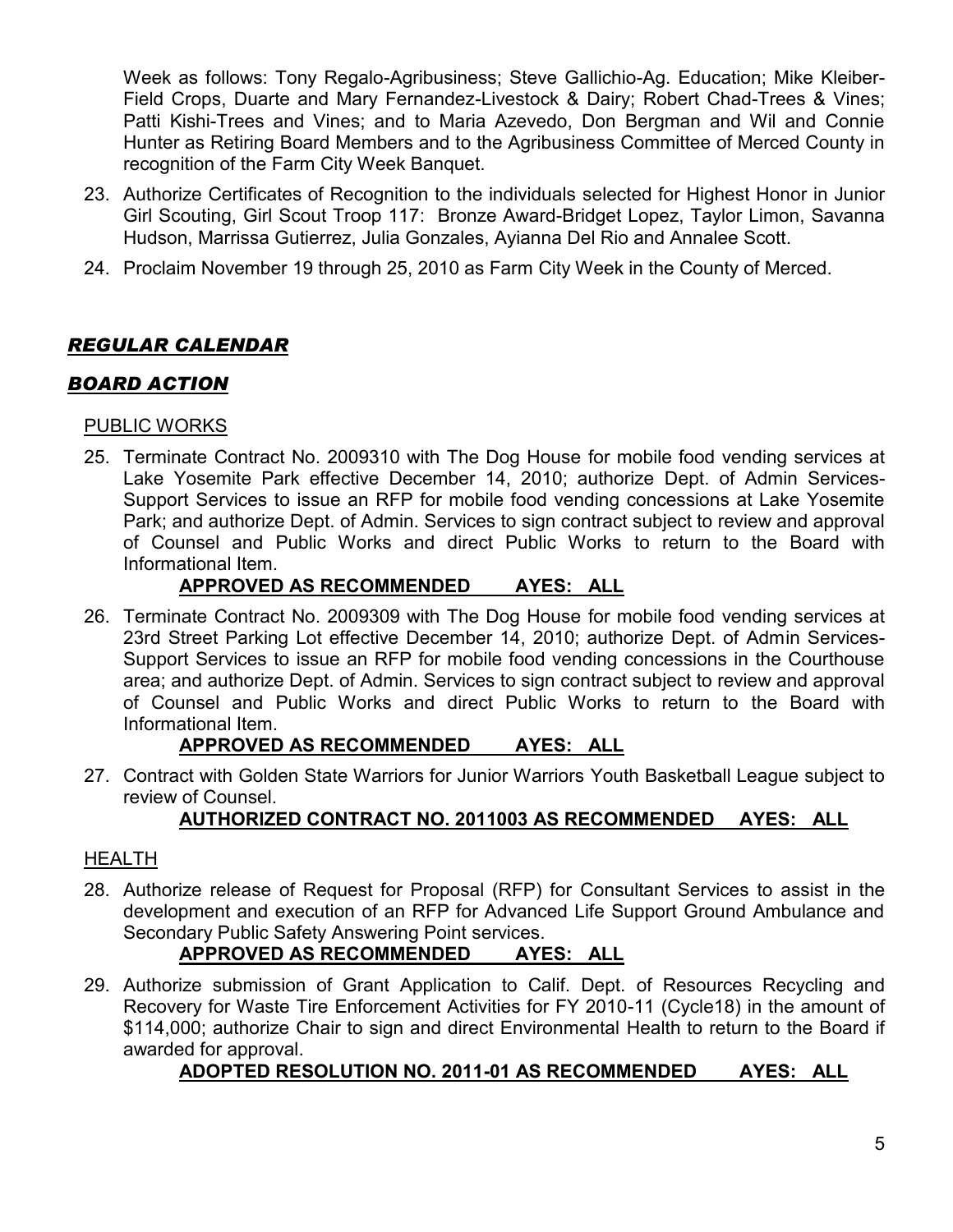# COMMERCE, AVIATION AND ECONOMIC DEVELOPMENT

30. Adopt Resolutions changing the signature authority from Planning & Community Development Staff to Commerce, Aviation and Economic Development Staff for the County's Housing Programs funded from: (1) Community Development Block Grant (CDBG), (2) Home Investment Partnership Program (HOME), and (3) Neighborhood Stabilization Program (NSP1).

# **ADOPTED RESOLUTION NO. 2011-02 (CDBG), NO. 2011-03 (HOME), AND NO. 2011-04 (NSP1) AS RECOMMENDED**

#### DEPT. OF WORKFORCE INVESTMENT

31. Contract with State Employment Development Dept. for Workforce Investment Act (WIA) Subgrant PY 2010/11 Youth Formula Funding in the amount of \$1,553,679 under Grant Code 301.

# **AUTHORIZED CONTRACT NO. 2011002 AS RECOMMENDED AYES: ALL**

32. Contract with Geographic Solutions for Virtual OneStop (VOS) Subscriptions for Workforce Investment Act.

# **AUTHORIZED CONTRACT NO. 2011004 AS RECOMMENDED AYES: ALL**

#### LIBRARY

33. Contract with Mariposa County Library for Literacy Services support. **AUTHORIZED CONTRACT NO. 2011005 AS RECOMMENDED AYES: ALL**

#### DEPT. OF ADMIN. SERVICES

34. Declare Miscellaneous Office Furniture, Assorted Office Equipment and Miscellaneous Supplies identified in Exhibit A as Surplus Property and authorizes its disposal through Internet Public Auction.

# **APPROVED AS RECOMMENDED AYES: ALL**

#### SPRING FAIR

35. Approve the 2011 State Operating Budget for the Spring Fair for State Funding and authorize the Chairman to sign.

#### **AUTHORIZED CONTRACT NO. 2011006 AS RECOMMENDED AYES: ALL**

#### TREASURER

36. Contract with City of Merced for Jail Booking and Emergency Response Fee Collection Services effective February 1, 2011.

#### **AUTHORIZED CONTRACT NO. 2011001 AS RECOMMENDED AYES: ALL**

#### **SHERIFF**

37. Contract with Merced Community College District for provision of one Sheriff Sergeant to provide Law Enforcement Management Services to Merced Community College Police Department; approve the following personnel actions: Add one Sheriff Sergeant, Range 74.5 and delete one Deputy Sheriff/Coroner I/II, Range 67.3/69.3 in BU 22100 and adopt the Resolution.

#### **ADOPTED RESOLUTION NO. 2011-05 AND AUTHORIZED CONTRACT NO. 2011007 AS RECOMMENDED AYES: ALL**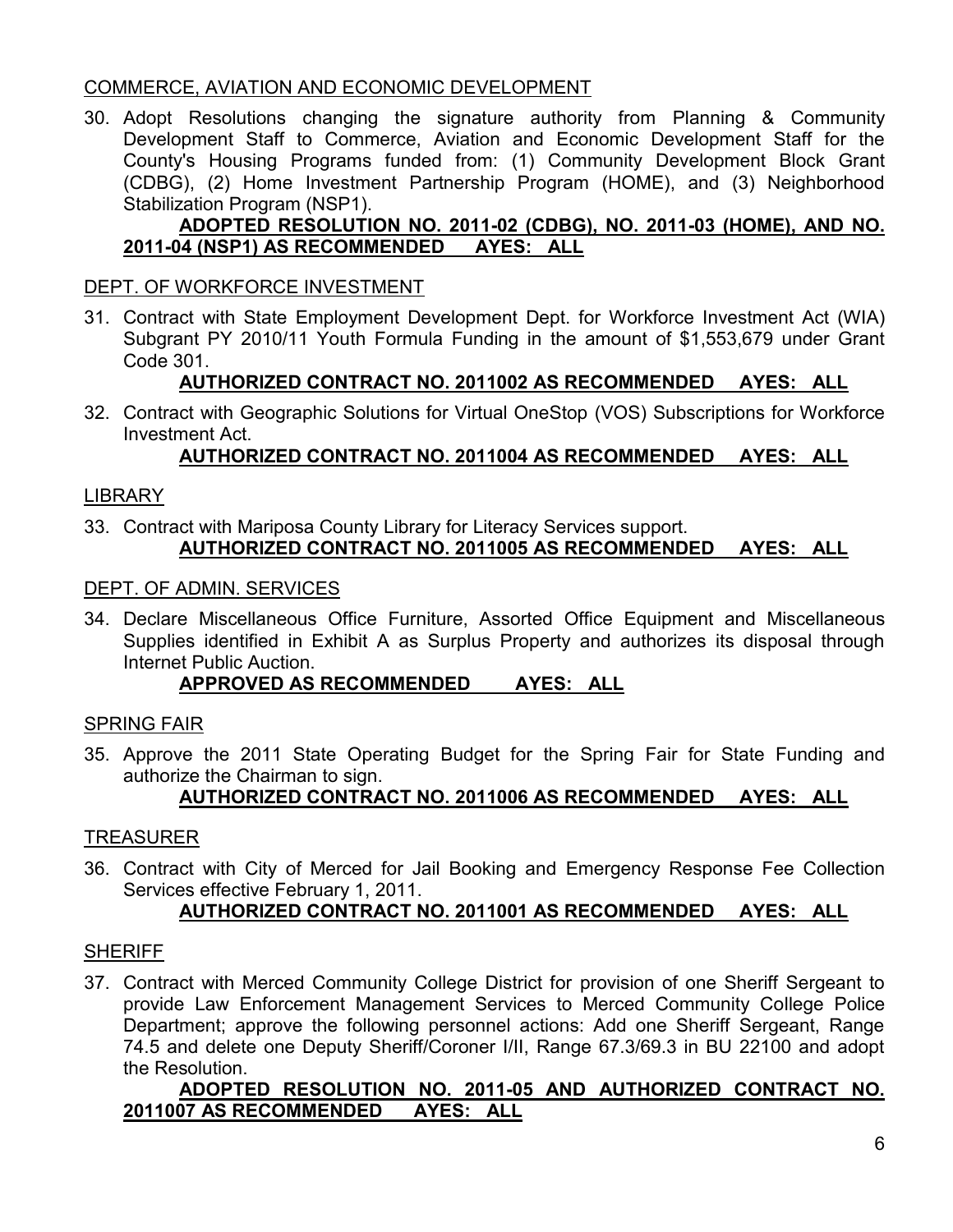#### BOARD OF SUPERVISORS

38. Authorize Special Board Project Funds-District One in an amount not to exceed \$1,250 to be used to purchase two table caddies for the Planada Community Hall and authorize issuance of purchase order for equipment at Office Depot.

# **APPROVED AS RECOMMENDED AYES: ALL**

#### APPOINTMENTS

- 39. Treasury Oversight Committee Appointment. *REVIEW BOARD ORDER – SEE PAGE 8*
- 40. Los Banos Area Recreation Commission Reappointed Michael Neu to serve until January 1, 2015.

# **APPROVED AS RECOMMENDED AYES: ALL**

41. Library Advisory Commission – Proposed Resolution to revise the By-Laws of the Commission and amend the Membership.

# *REVIEW BOARD ORDER – SEE PAGE 9*

# *BOARD INFORMATION & POSSIBLE ACTION* **ACCEPTED AND PLACED ON FILE AYES: ALL**

- 42. Commerce, Aviation and Economic Development re: Redevelopment Agency Annual Report for FY 2009-10.
- 43. State Controller re: Notice of performance of Audit of Merced County's Road Fund for the period of July 1, 2004 through June 30, 2010 in accordance with Sections 2150 and 2153 of the Streets and Highways Code.
- 44. State Water Resources Control Board re: Notice of Public Hearing Big Sur River in Monterey County, Water Right Application No. 30166 set for March 8, 2011.
- 45. State Water Resources Control Board re: Notice of Comment Deadline Extension Constituents of Emerging Concern (CEC) monitoring for Recycled Water - deadline for response January 10, 2011.
- 46. Merced College re: Notification of Intent to Sell Surplus Property Pursuant to Education Code Section 81363.5(a) and Government Code Section 54222.

#### **ADOPTED RESOLUTIONS IN MEMORY OF CHARLES FRANKLIN WHARTON AND JOHN STANLEY BOHN AND ADJOURNED MEETING UNTIL TUESDAY, JANUARY 18, 2011 AT 10:00 A.M.**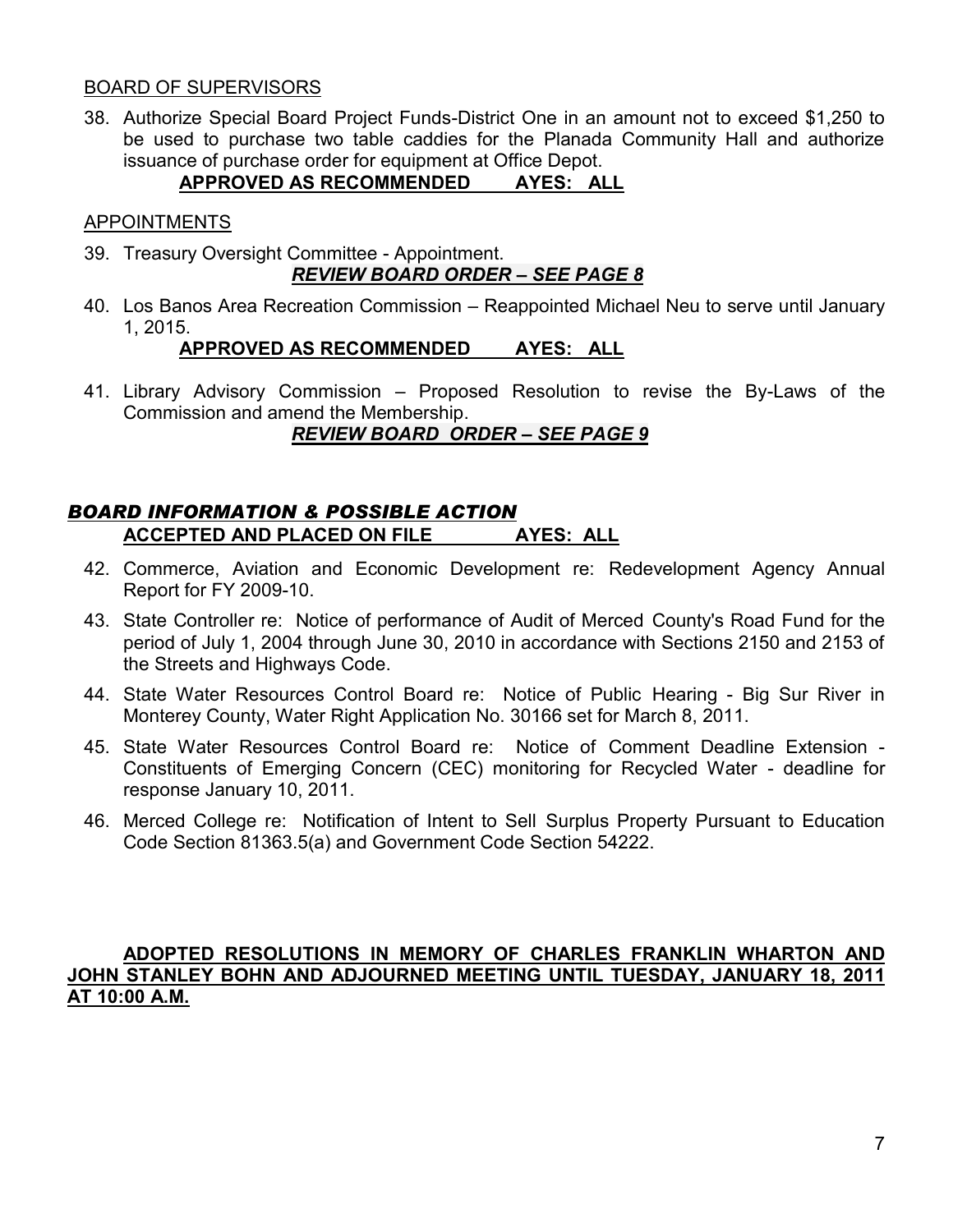# **BOARD ORDERS – SUMMARY ACTION MINUTES – JANUARY 4, 2011**

#### **10:00 A.M. SCHEDULED ITEM 2011-01-04 PUBLIC WORKS – PUBLIC HEARING**

The time and date previously set for a public hearing to consider proposed ordinance entitled: An Ordinance to amend Refuse Service Fees and Changes for County Solid Waste Franchise Areas 1 though 5 (Amends Ordinance No. 1872 and Merced County Code Chapter 5.90) submitted by Public Works.

Public Works Director Paul Fillebrown reviews the staff report.

The Chairman asks if there is anyone present wishing to speak.

Tom Sanchez, Waste Management, provides a brief statement regarding the cost increase.

The Chairman closes the public hearing.

Upon motion of Supervisor Davis, seconded by Supervisor O'Banion, duly carried, the Board waives further reading and adopts Ordinance No. 1882. Ayes: Pedrozo, Walsh, Davis, Kelsey, O'Banion

# **ACTION ITEM NO. 39 2011-01-04 APPOINTMENTS – Treasury Oversight Committee**

The Clerk announces the Treasury Oversight Committee appointment is before the Board for consideration.

Supervisor Walsh moves, seconded by Supervisor Davis, to appoint Joseph Allison as the Merced College Member of the Treasury Oversight Committee.

Following discussion, Supervisor O'Banion moves, Amendment to the Motion to include the Chairman of the Board be the designated Board Representative of the Committee.

Supervisor Davis seconds the Amendment to the Motion.

The Chairman calls for the vote on the Amendment to the Motion. Motion carries. Ayes: Pedrozo, Walsh, Davis, Kelsey, O'Banion

Following further discussion, the Chairman calls for the Vote on the original Motion on the Floor. Motion carries.

Ayes: Pedrozo, Walsh, Davis, Kelsey, O'Banion